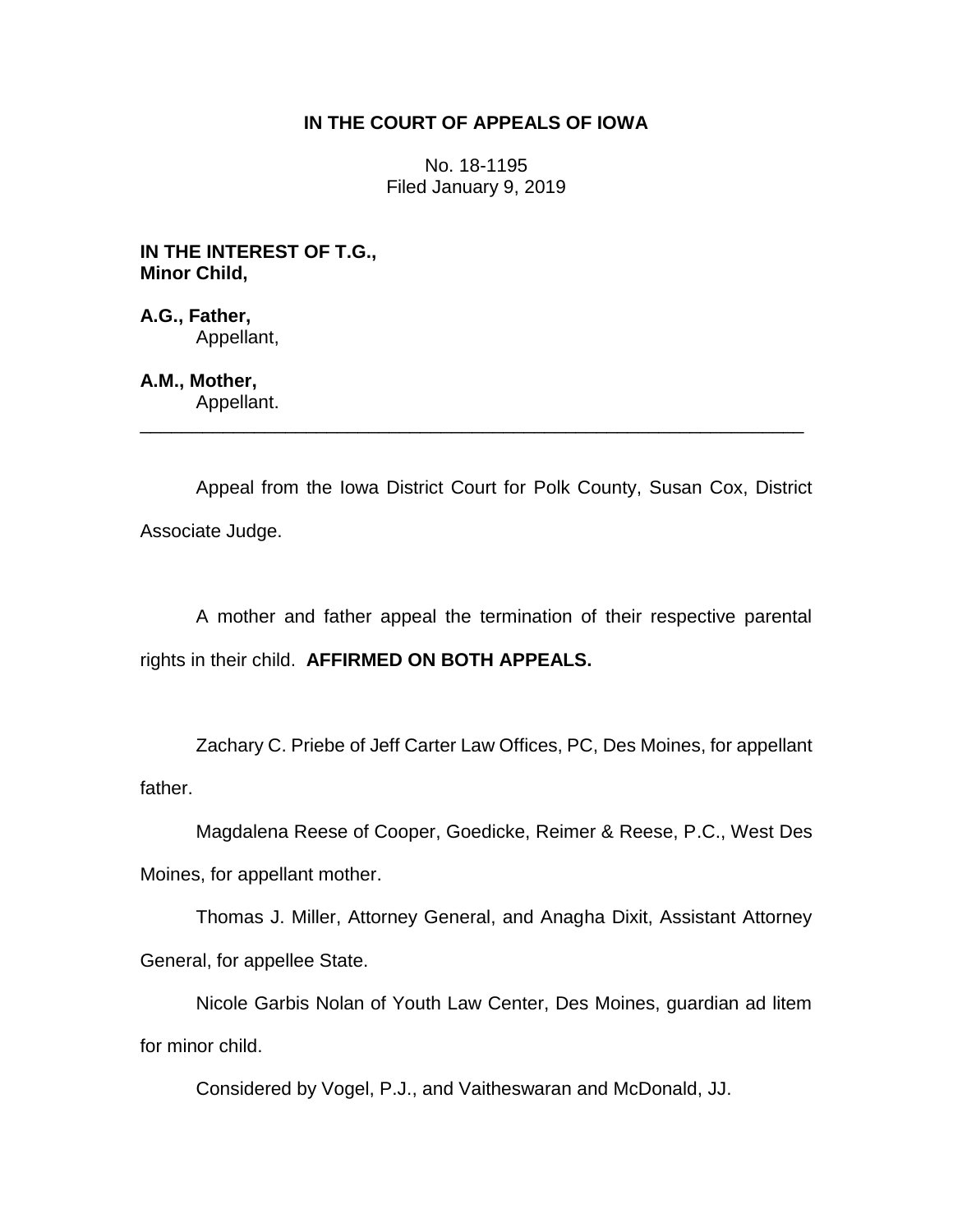## **McDONALD, Judge.**

Alan and Alexandra each appeal from an order terminating their parental rights in their child T.B. (age 2). The juvenile court terminated Alan's parental rights pursuant to Iowa Code section 232.116(1)(b), (e), and (h) (2018) and Alexandra's parental rights pursuant to section 232.116(1)(h). On appeal, Alan challenges the sufficiency of the evidence supporting termination of his parental rights under section 232.116(b) and (e), and Alexandra challenges the sufficiency of the evidence supporting termination of her parental rights pursuant to section 232.116(1)(h). Both parents argue termination of their parental rights is not in T.B.'s best interest. Finally, Alexandra argues her close bond with T.B. should preclude termination.

This court reviews termination proceedings de novo. *See In re A.M.*, 843 N.W.2d 100, 110 (Iowa 2014). The statutory framework authorizing the termination of a parent-child relationship is well established. *See In re A.S.*, 906 N.W.2d 467, 472-73 (Iowa 2018) (setting forth the statutory framework). The burden is on the State to prove by clear and convincing evidence (1) the statutory ground or grounds authorizing the termination of parental rights and (2) termination of parental rights is in the best interest of the child. *See In re E.H.*, No. 17-0615, 2017 WL 2684420, at \*1 (Iowa Ct. App. June 21, 2017).

We first address Alan and Alexandra's challenges to the sufficiency of the evidence supporting the statutory grounds authorizing termination of their respective parental rights. With respect to Alan, he challenges the sufficiency of the evidence supporting termination under Iowa Code section 232.116(1)(b) and (e) but does not challenge the sufficiency of the evidence supporting termination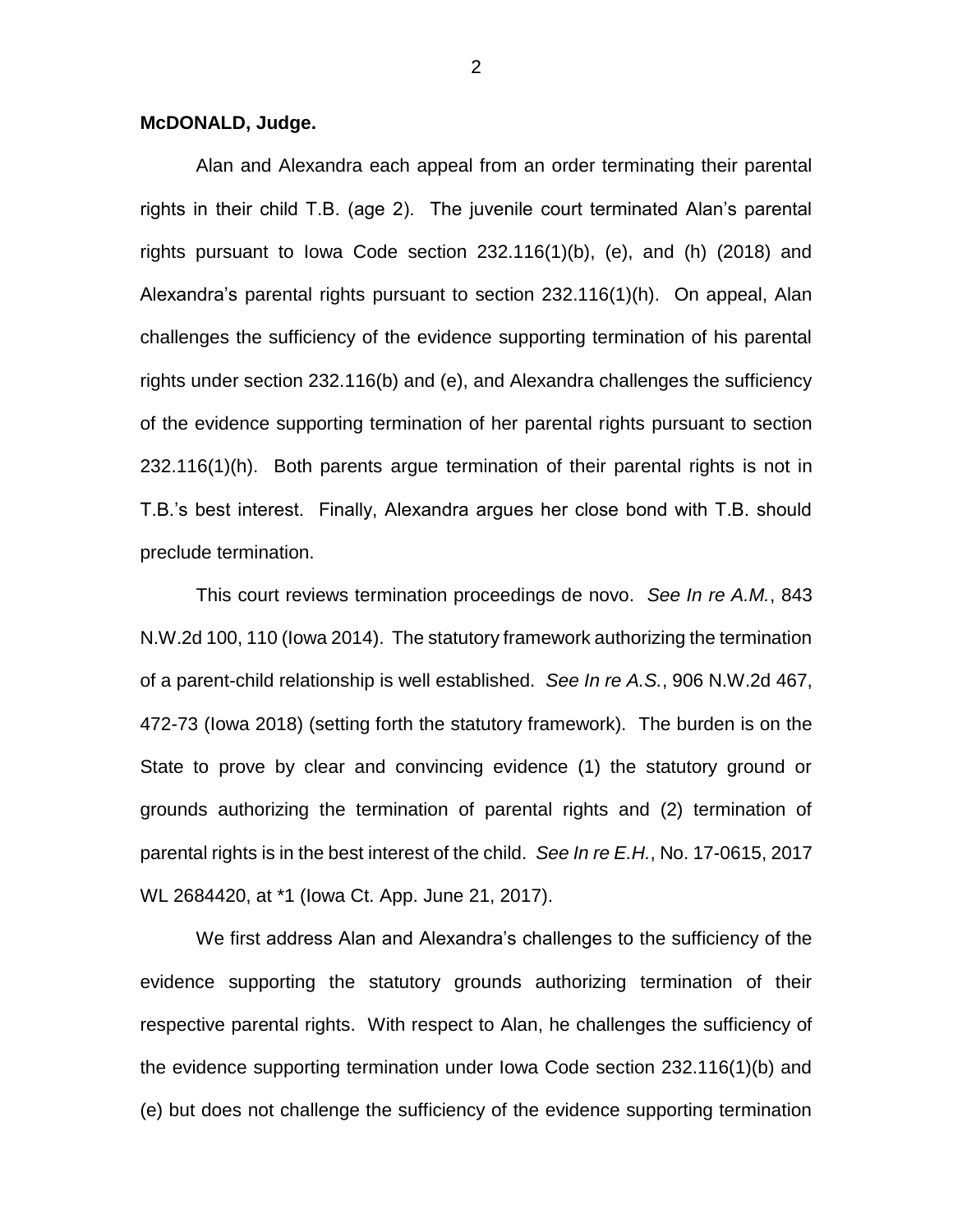pursuant to section 232.116(1)(h). Alan's failure to challenge the evidence supporting termination under section 232.116(1)(h) constitutes waiver of the issue. *See In re P.L.*, 778 N.W.2d 33, 40 (Iowa 2010); *In re K.R.*, No. 18-0546, 2018 WL 3302207, at \*1 (Iowa Ct. App. July 5, 2018); *In re M.K.*, No. 14-0676, 2014 WL 2885366, at \*2 (Iowa Ct. App. June 25, 2014). "When the juvenile court terminates parental rights on more than one statutory ground, we may affirm the juvenile court's order on any ground we find supported by the record." *In re A.B.*, 815 N.W.2d 764, 774 (Iowa 2012). There is clear and convincing evidence supporting termination of Alan's parental rights pursuant to section 232.116(1)(h). Because there is sufficient evidence supporting termination pursuant to section 232.116(1)(h), we do not address Alan's challenges to the sufficiency of evidence under paragraphs (b) and (e).

With respect to Alexandra, she contends there is insufficient evidence authorizing termination of her parental rights pursuant to section 232.116(1)(h). She limits her challenge to the fourth element of paragraph (h). That element "require[s] clear and convincing evidence the children would be exposed to an appreciable risk of adjudicatory harm if returned to the parent's custody at the time of the termination hearing." *E.H.*, 2017 WL 2684420, at \*1.

On de novo review, we conclude there is clear and convincing evidence supporting termination of Alexandra's rights pursuant to section 232.116(1)(h). First, Alexandra's ongoing substance abuse impairs her ability to provide adequate care for T.G. When the child was born, the cord blood tested positive for marijuana. While the case was pending, the child was subjected to a hair stat test, which was positive for amphetamine and methamphetamine. Reports showed the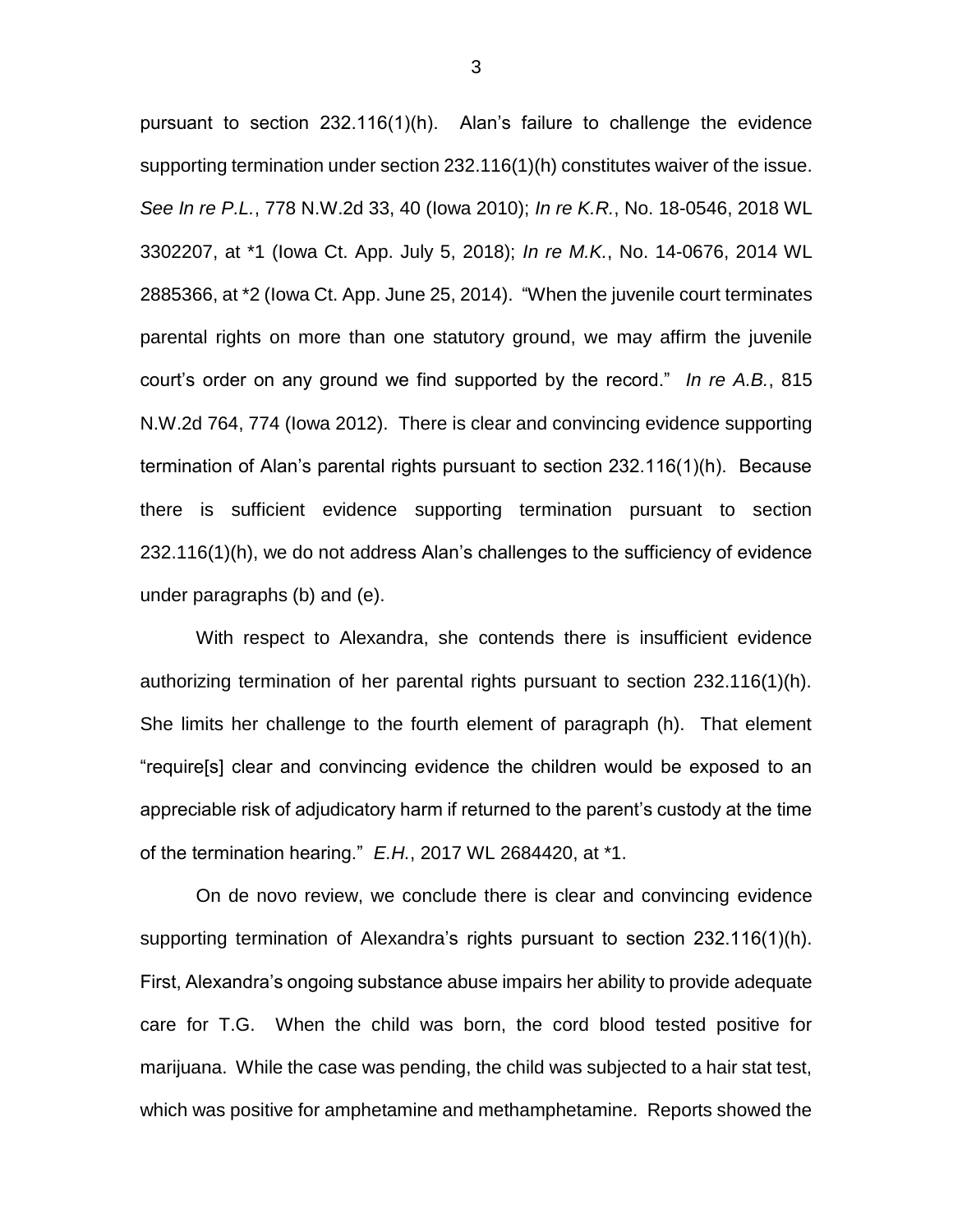parents used drugs in the child's presence. While Alexandra successfully completed substance-abuse treatment in July 2017, she failed to maintain sobriety. She relapsed and tested positive for methamphetamine as recently as March 2018. Although she received an updated substance-abuse evaluation following her relapse, Alexandra failed to comply with its recommendation for outpatient substance-abuse therapy. At the termination hearing, Alexandra conceded she intended to continue her drug use despite knowing her substance abuse was not in T.G.'s best interest. Alexandra's continued substance abuse creates an appreciable risk of harm to T.G. *See In re A.Z.*, No. 18-1420, 2018 WL 4909831, at \*2 (Iowa Ct. App. Oct. 10, 2018) (finding children could not be returned to the mother when she did not address her substance-abuse and mental-health issues); *In re A.W.*, No. 18-0094, 2018 WL 1182618, at \*1 (Iowa Ct. App. Mar. 7, 2018) (finding mother's failure to address substance-abuse issues supported termination of her parental rights); *In re C.E.*, No. 15-0835, 2015 WL 5578395, at \*1 (Iowa Ct. App. Sept. 23, 2015) (collecting cases finding children could not be returned to parents with unresolved substance-abuse issues).

Second, in addition to her unresolved substance abuse, Alexandra continues to interact with Alan despite directives to cease contact. At the time of termination, there was an active no-contact order between Alan and Alexandra due to Alan's criminal conviction for domestic abuse assault of Alexandra. Alexandra's continued contact with Alan creates an appreciable risk of harm to T.G. *See In re A.S.*, No. 17-1810, 2018 WL 542646, at \*1 (Iowa Ct. App. Jan. 24, 2018) (collecting cases concluding a child cannot be returned to a parent who continues to interact with an abusive party).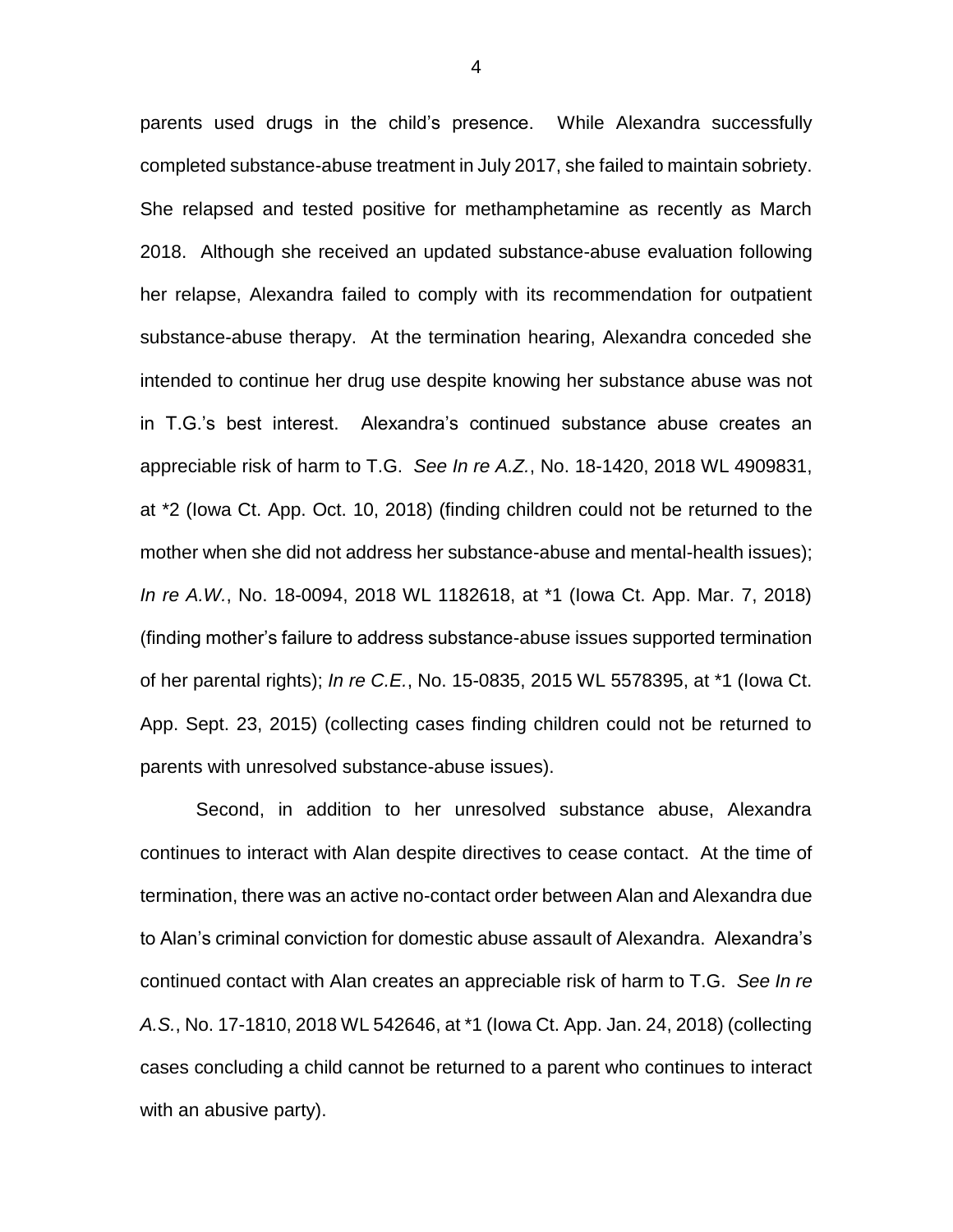Third, Alexandra has not addressed her mental-health concerns. She stopped attending counseling sessions at the end of January 2018. Given Alexandra's struggles with sobriety and difficulty maintaining healthy relationships, the importance of her participation in mental-health services cannot be overstated. Alexandra's failure to address her mental health weighs in favor of termination. *See In re J.L.*, No. 18-0324, 2018 WL 1858382, at \*2 (Iowa Ct. App. Apr. 18, 2018) (considering mother's unresolved mental-health issues as a factor supporting termination of her parental rights); *In re A.J.*, No. 17-1796, 2018 WL 437766, at \*2 (Iowa Ct. App. Jan. 10, 2018) (concluding mother's "untreated mental-health conditions pose a risk of harm" warranting termination); *In re T.H.*, No. 17-1558, 2017 WL 6520731, at \*2 (Iowa Ct. App. Dec. 20, 2017) (concluding mother could not provide adequate supervision and care of her children due to unaddressed mental-health conditions).

Fourth, Alexandra does has not have stable shelter to meet the physical needs of the child. She has been nomadic throughout the pendency of this case. For a period of time, she lived with Alan's mother. After moving out, she did not have any place to stay and lived in her car. She then stayed with various friends and family. Eventually, she moved back in with Alan's mother. At the termination hearing, Alexandra reported she lived in a countryside trailer. However, she expressed her desire to move to Washington or possibly California within the next few months to be closer to family. This nomadic and unstable lifestyle is not conducive to caring for a young child. *See In re C.P.*, No. 18-1536, 2018 WL 6131242, at \*3 (Iowa Ct. App. Nov. 21, 2018) ("Maintaining stable housing is one of the duties of parenting."); *In re R.C.*, No. 03-1134, 2003 WL 22092677, at \*2

5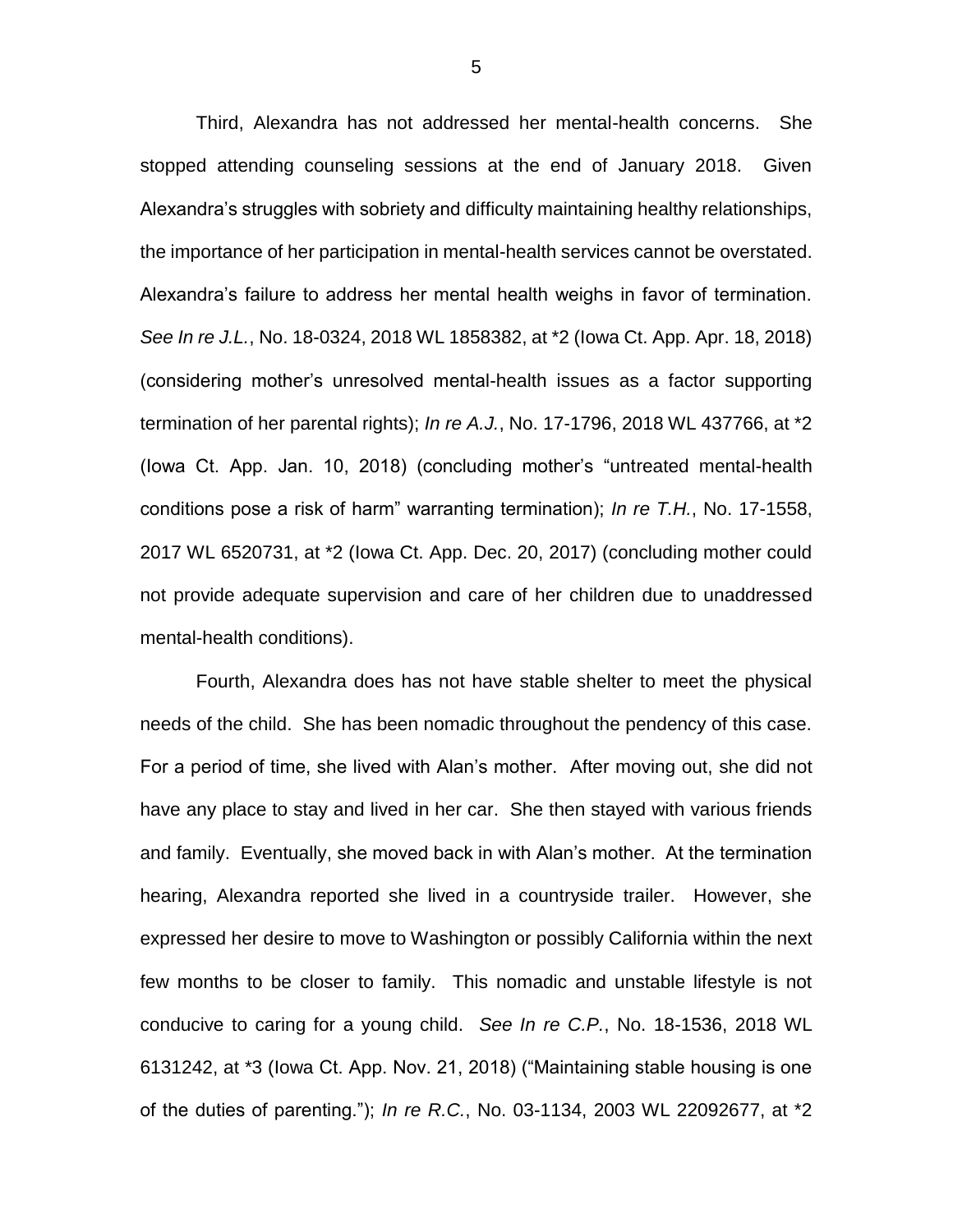(Iowa Ct. App. Sept. 10, 2003) (considering father's "history of unstable housing and employment" when determining his child could not be placed in his care).

Fifth, in addition to her unstable housing, Alexandra has not maintained stable employment. She lost her job shortly after T.G.'s removal and has not maintained consistent employment since that point. She secured a job at a massage facility in mid-August 2017, but she was fired shortly after. Alexandra struggled to find new employment. In March, she claimed she secured a job offer with another massage facility but later indicated she had not heard back from the potential employer. At the time of the termination hearing, Alexandra reported she was self-employed as a massage therapist making roughly \$40,000 per year. However, she provided no documentation to support this assertion. Alexandra's inability to maintain employment, in addition to her history of unstable housing, weighs in favor of termination. See *In re L.B.*, No. 18-1017, 2018 WL 3650370, at \*1 (Iowa Ct. App. Aug. 1, 2018) (collecting cases concluding lack of employment and housing demonstrate the inability to provide care for a child).

We next address whether termination of these parents' respective rights is in the best interest of the child. When making a best-interest determination, we "give primary consideration to the child's safety, to the best placement for furthering the long-term nurturing and growth of the child, and to the physical, mental, and emotional condition and needs of the child." Iowa Code § 232.116(2); *P.L.*, 778 N.W.2d at 39.

Both parents contend T.G. would be better served by returning him to Alexandra's care or placing him with relatives. We disagree. As noted above, the evidence shows placing the child with Alexandra poses an appreciable risk of

6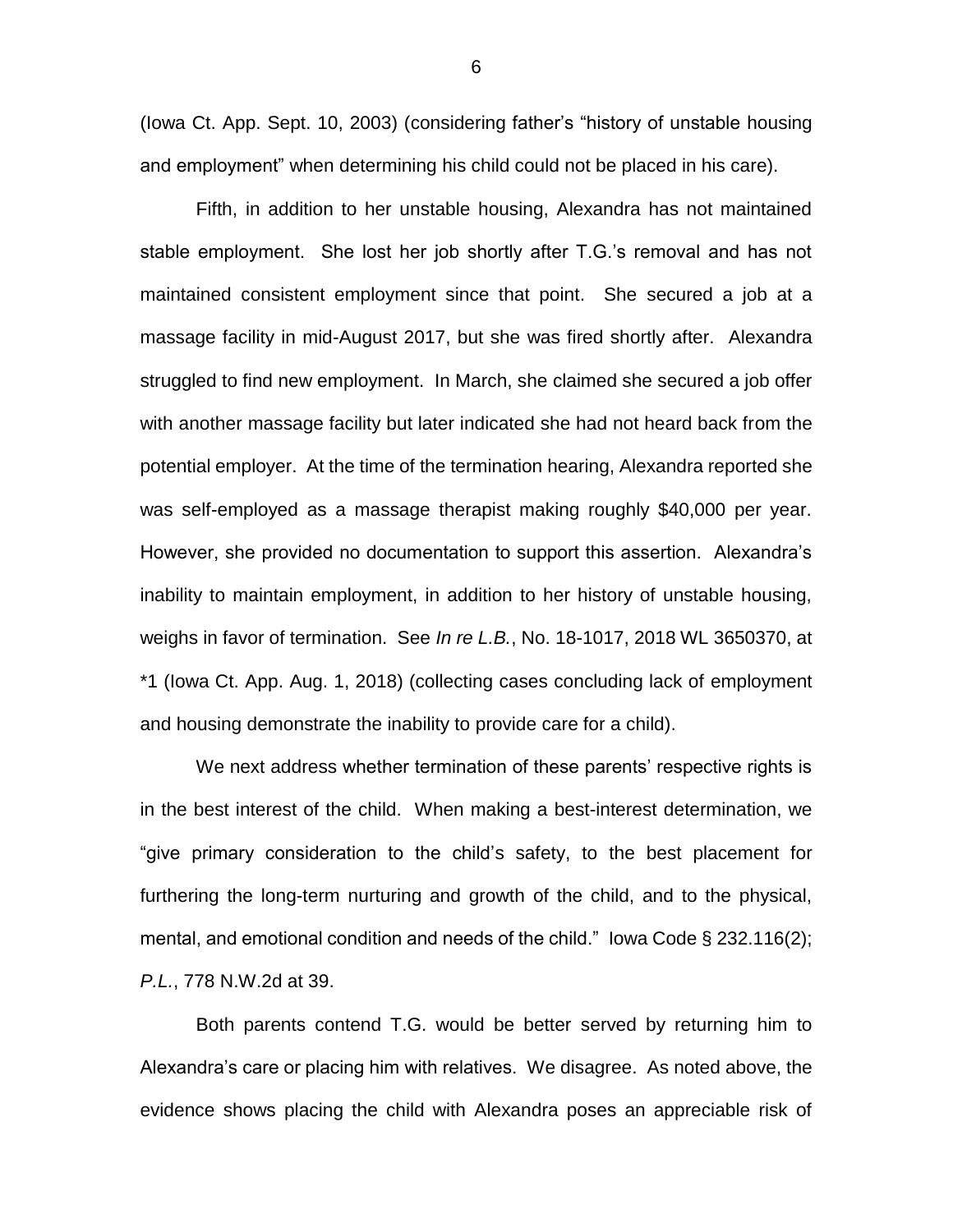adjudicatory harm to the child. With respect to relative placement, the parents bear the burden of demonstrating such placement is preferable to termination. *See In re D.M.*, No. 18-0086, 2018 WL 1433104, at \*2 (Iowa Ct. App. Mar. 21, 2018). Here, the parents have not identified a willing and *suitable* relative to provide care for T.G.

Alexandra also contends termination of her parental rights is not in T.G.'s best interest because he is not currently in a pre-adoptive home. However, we do not deny an otherwise justified termination simply because an adoptive home is yet to be secured. *See In re T.C.*, 522 N.W.2d 106, 109 (Iowa Ct. App. 1994). Further, the record reflects the department of human services located a possible pre-adoptive home for T.G. and initiated gradual contact between T.G. and the potential adoptive family.

Finally we address Alexandra's claim that her bond with T.G. was strong enough to preclude termination of her parental rights. *See* Iowa Code § 232.116(3)(c) (permitting a court to avoid termination "due the closeness of the parent-child relationship"). It is Alexandra's burden to prove the exception. *See A.S.*, 906 N.W.2d at 475. Even then, granting the exception is "permissive, not mandatory." *Id*. Alexandra did not meet this weighty burden. T.G. has been out of Alexandra's care for more than half of his short life. *See In re A.H.*, No. 17- 1717, 2017 WL 6513633, at \*2 (Iowa Ct. App. Dec. 20, 2017) (rejecting strength of bond argument where "[b]oth children have been removed from their parents for nearly half of their young lives"); *In re E.C.*, No. 12-0526, 2012 WL 2408005, at \*3 (Iowa Ct. App. June 27, 2012) (same). We have no doubt there is a genuine